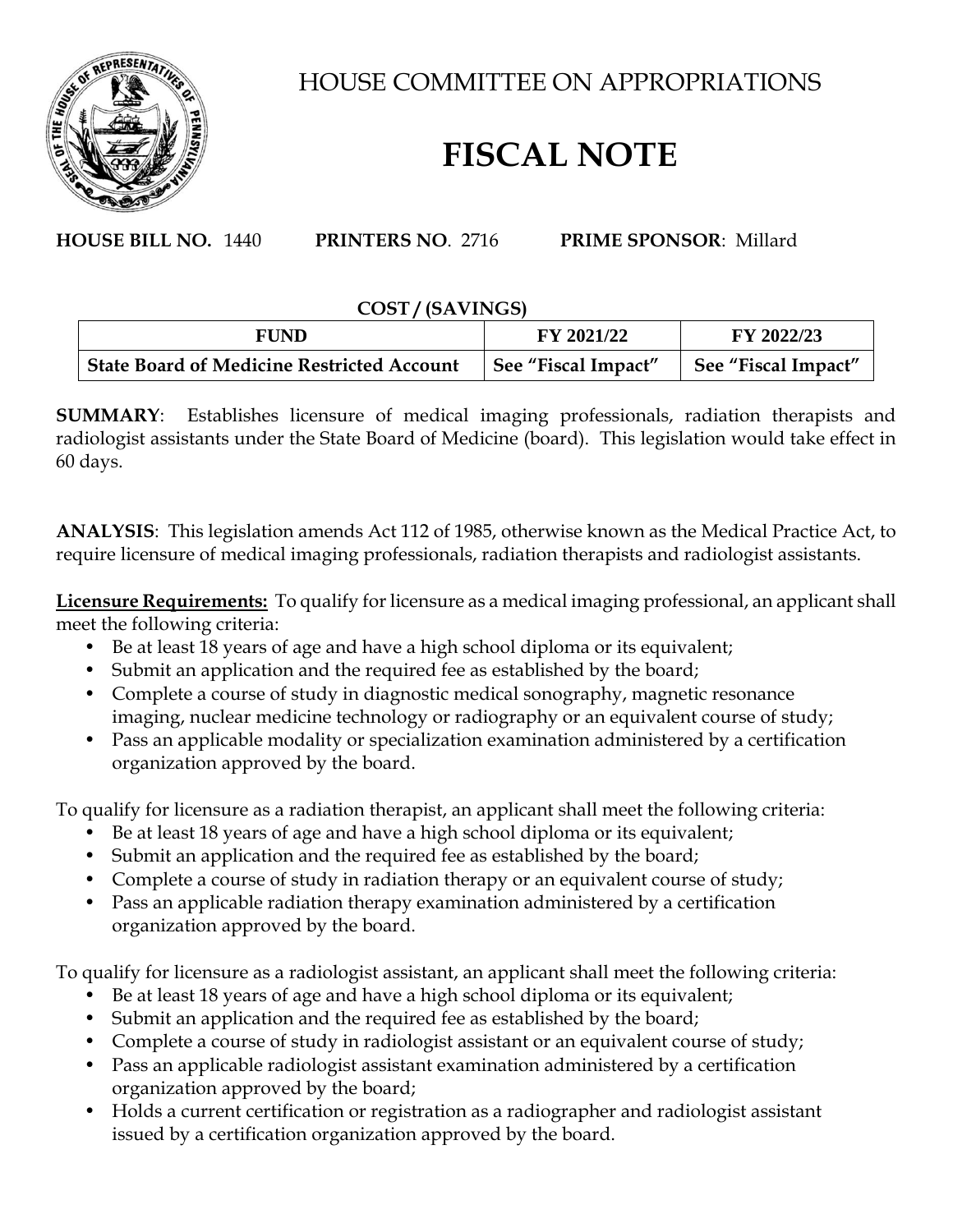*HB1440/PN2716 Page 2*

**Current Practitioners:** Individuals practicing as a medical imaging professional, radiation therapist or radiologist assistant on the effective date may be issued a license by the board if they meet the following criteria within two years of the effective date:

- Be at least 18 years of age;
- Submit an application and the required fee;
- Hold a current certification or registration as a medical imaging professional, radiation therapist or radiologist assistant issued by a certification organization approved by the board.

## **Scope of Practice**

*Medical Imaging Professional*: A medical imaging professional shall only perform the functions of the modality in which the medical imaging professional has received education and training, and certification by a certification organization.

*Radiation Therapist:* A radiation therapist may use ionizing radiation to deliver radiation therapy treatments, perform treatment simulation using medical imaging modalities.

*Radiologist Assistant:* A radiologist assistant may perform advanced diagnostic imaging procedures under the supervision of a supervising radiologist. A radiologist assistant and the supervising radiologist are directed to establish clinical protocols describing the manner and frequency in which the radiologist assistant regularly communicates with the supervising radiologist. The clinical protocols shall include procedures performed by the radiologist assistant and the level of supervision.

A licensee may use radioactive substances or equipment emitting ionizing radiation, high frequency sound waves or magnetic resonance and perform medical imaging and radiation therapy procedures only with a valid prescription of an individual authorized by the commonwealth to prescribe medical imaging and radiation therapy procedures, and under the supervision of a licensed practitioner.

A licensee may not make a diagnostic interpretation of an image, make a diagnosis, or prescribe a medication or therapy.

**Title Protection:** The legislation contains title protection for medical imaging professionals, radiation therapists and radiologist assistants or use of any similar words, symbols or abbreviations indicating the specific modality for which the individual is licensed under this act.

**Exemptions:** The legislation outlines exemptions to licensure requirements for any of the following:

- An individual licensed in this Commonwealth whose scope of practice includes performing medical imaging or radiation therapy procedures;
- Auxiliary personnel under the supervision of a licensed chiropractor, a licensed dentist or doctor of podiatric medicine;